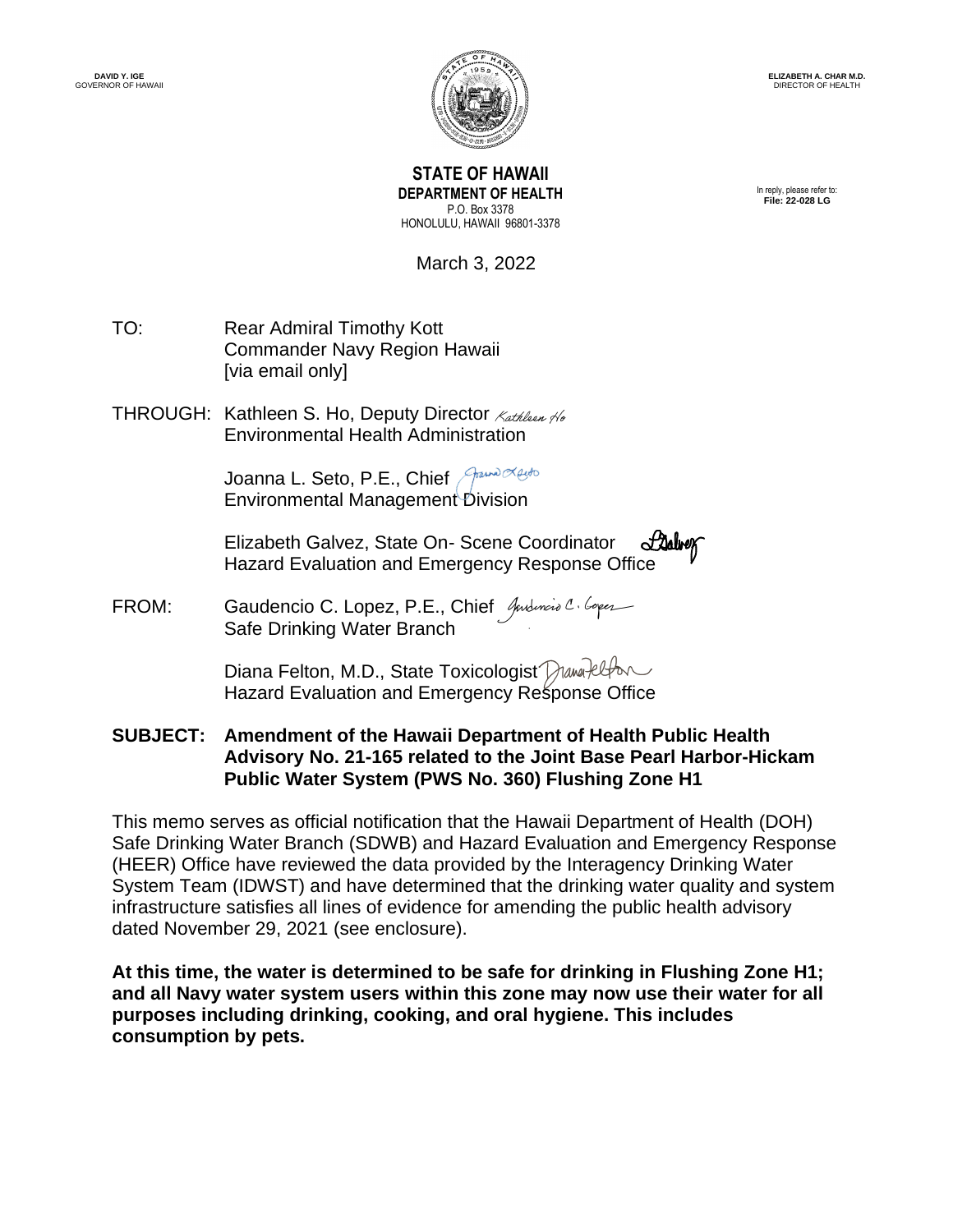Rear Admiral Timothy Kott March 3, 2022 Page 2 of 2

Flushing Zone H1 is within the Army's Aliamanu Military Reservation (AMR) Public Water System (PWS No. 337). This water system is a consecutive system to the Navy's Pearl Harbor-Hickam Public Water System (PWS No. 360), meaning that the AMR's source of water comes from the Navy system.

The Joint Base Pearl Harbor-Hickam Public Water System (PWS No. 360) is subject to all applicable requirements under the Safe Drinking Water Act, in addition to the commitments made within the IDWST for Long Term Monitoring. If new information becomes available that indicates contaminants are present in the drinking water that poses a threat to public health, additional investigations may be required or conducted.

Enclosures: DOH Checklist to Amend the Public Health Advisory in Flushing Zone H1

c: IDWST (w/encls.) [via [IDWST@IDWST.onmicrosoft.com](mailto:IDWST@IDWST.onmicrosoft.com) only]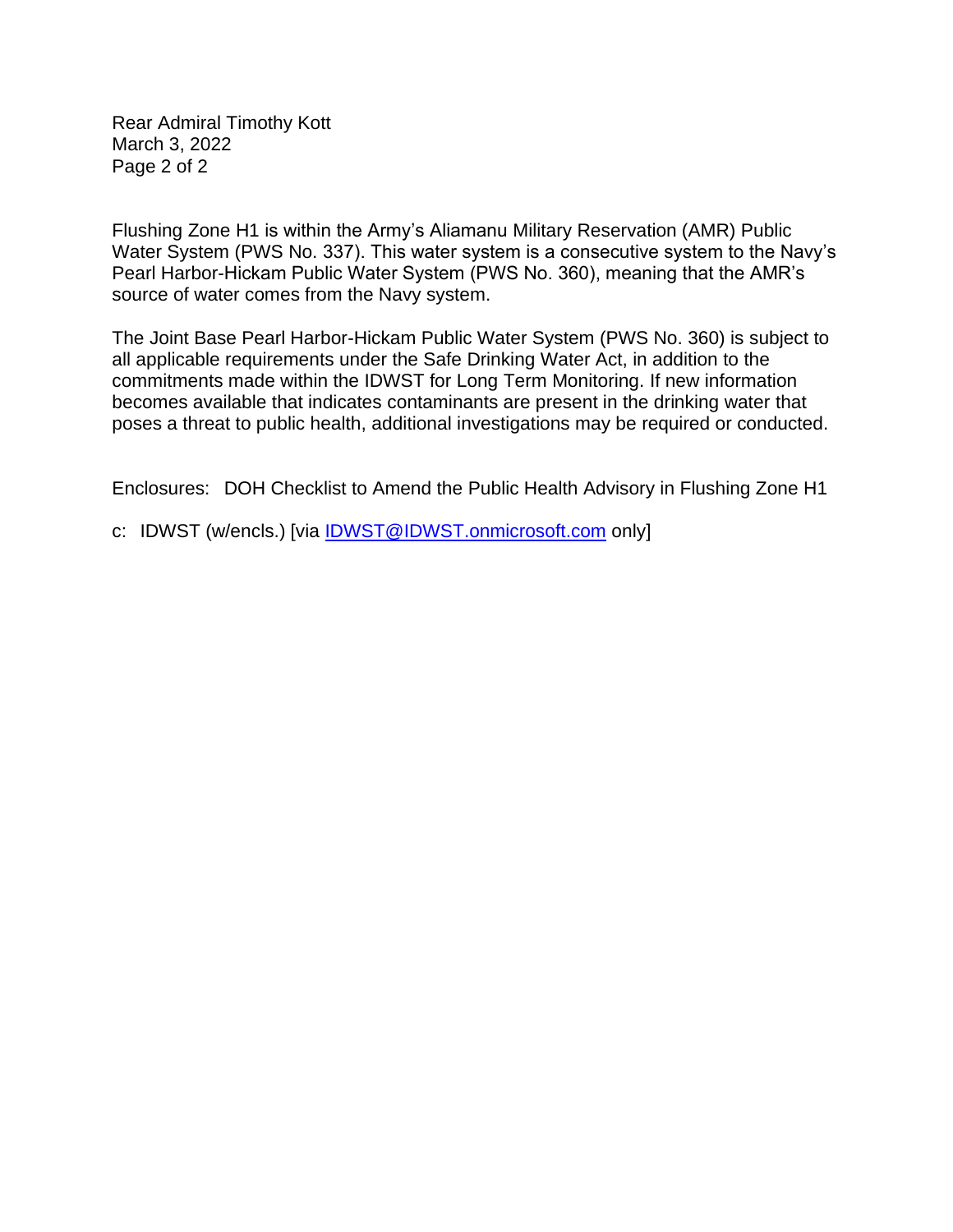

**Zone H1 Checklist to Amend the Public Health Advisory initiated November 29, 2021 for Joint Base Pearl Harbor-Hickam Public Water System No. 360 HEER Incident Case No.: 20211128-1848**

**Purpose:** This checklist identifies the documentation and review that the Hawaii Department of Health (DOH) conducted to **amend** the Public Health Advisory (Advisory) in each Zone under the *DOH's Guidance on the Approach to Amending the Drinking Water Health Advisory, dated December 30, 2021*. This review was conducted as an oversight role in addition to the review conducted as a part of the Interagency Drinking Water System Team (IDWST).

DOH's priority is to protect the public health and environment of the people of Hawaii. DOH will evaluate the "lines of evidence" that must be met before amending the health advisory and issuing notices that the water can be used for all purposes including drinking. The Navy must also commit to following the long-term monitoring (LTM) of system water quality for this incident under the IDWST Drinking Water Sampling Plan, as amended.

**Background:** A chemical release of petroleum, which is a hazardous substance, entered the Joint Base Pearl Harbor-Hickam (JBPHH) drinking water distribution system and the Red Hill Shaft. This release triggered an

emergency response and DOH issuance of an Advisory on November 29, 2021 for the entire JBPHH Public Water System No. 360. State and Federal Drinking Water (DW) Maximum Contaminant Levels (MCLs) under the Safe Drinking Water Act do not adequately address petroleum contamination of drinking water. DOH has established Environmental Action Levels (EALs) and Incident Specific Parameters (ISPs) to more comprehensively monitor and respond to petroleum contaminated drinking water. Any contaminants that exceed the State and Federal DW MCLs, EALs, or ISPs require additional action prior to amending the Advisory. Satisfaction of the lines of evidence will be achieved by evaluating the data generated during the investigation conducted by the IDWST. The data will be assessed for each Zone of the Drinking Water Distribution System Recovery Plan. All lines of evidence will require documentation.

**DOH Project Screening Levels**: State and Federal Drinking Water MCLs, specified State EALs, and ISPs are considered in development of Project Screening Levels. The actions for the thresholds for each contaminant are listed in *DOH's Guidance on the Approach to Amending the Drinking Water Health Advisory*.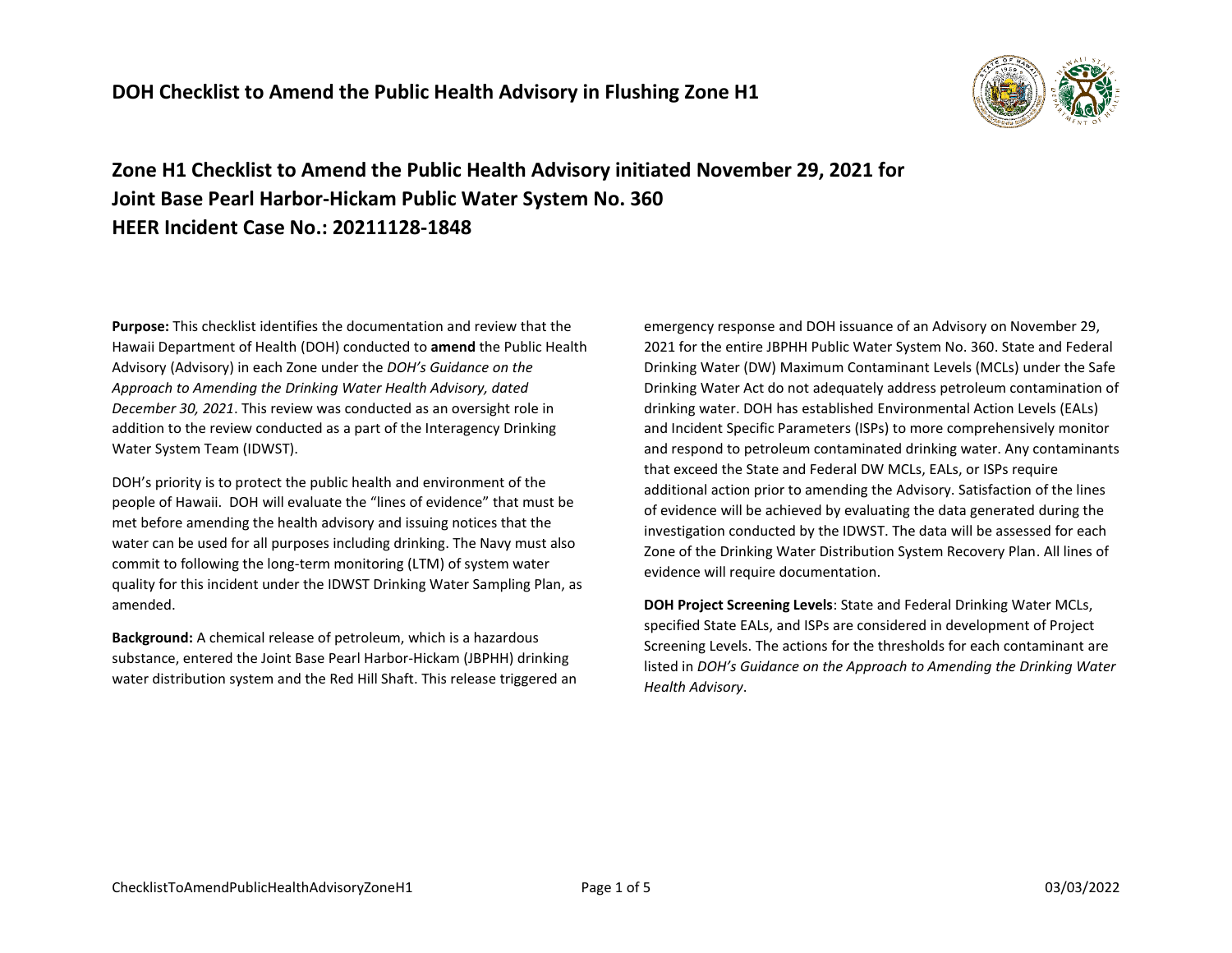

| <b>Objective 0</b> - Introduction to Lines of Evidence Under Evaluation / Document Summary |               |                                                                                                                                                                                                                                                                                                                                                                                                                                                                            |
|--------------------------------------------------------------------------------------------|---------------|----------------------------------------------------------------------------------------------------------------------------------------------------------------------------------------------------------------------------------------------------------------------------------------------------------------------------------------------------------------------------------------------------------------------------------------------------------------------------|
| Reference                                                                                  | <b>Status</b> | <b>Documentation</b>                                                                                                                                                                                                                                                                                                                                                                                                                                                       |
| Tab <sub>0</sub>                                                                           | Complete      | DOH Checklist to Amend the Drinking Water Health Advisory                                                                                                                                                                                                                                                                                                                                                                                                                  |
| Tab 0.1                                                                                    | Complete      | Executive Summary Memo for Zone H1 Removal Action Report, dated February 22, 2022<br>Signed statement by the Owner/Operator Representative of the Water System, that asserts that all lines of<br>evidence have been met, including the following statement with a signature: "I certify under penalty of law that I<br>have personally examined and am familiar with the information submitted and believe the submitted<br>information is true, accurate, and complete." |

| <b>Objective 1a</b> – Line of Evidence: Reported sources of contamination are isolated and contained.             |               |                                                                                                                                                              |
|-------------------------------------------------------------------------------------------------------------------|---------------|--------------------------------------------------------------------------------------------------------------------------------------------------------------|
| Incident Specific Criteria - Contamination from Red Hill Shaft is isolated from Navy's water distribution system. |               |                                                                                                                                                              |
| Reference                                                                                                         | <b>Status</b> | <b>Documentation</b>                                                                                                                                         |
| Tab 1a.0                                                                                                          | Complete      | Executive Summary Memo, dated February 19, 2022.                                                                                                             |
| Tab 1a.1                                                                                                          | Complete      | Memorandum for Record documenting that the Red Hill Shaft has been physically disconnected from the NAVFAC<br>system, dated 04 January 2022.                 |
| Tab 1a.2                                                                                                          | Complete      | Memo for Record showing SCADA data that Waiawa Shaft is the single source of water for the NAVFAC system since<br>03 December 2021, dated February 10, 2022. |
| Tab 1a.3                                                                                                          | Complete      | Photograph of concrete blocking between air gapped isolation flanges.                                                                                        |

| <b>Objective 1b</b> – Line of Evidence: The regulated public water system's water quality data is compliant.                                            |               |                                                                                                                                                                                                                                                                                                                                                                                                                                                                                                                          |
|---------------------------------------------------------------------------------------------------------------------------------------------------------|---------------|--------------------------------------------------------------------------------------------------------------------------------------------------------------------------------------------------------------------------------------------------------------------------------------------------------------------------------------------------------------------------------------------------------------------------------------------------------------------------------------------------------------------------|
| Incident Specific Criteria - Data does not exceed Federal DW MCLs, specified State EALs, and ISPs for Waiawa Shaft (only source of the drinking water). |               |                                                                                                                                                                                                                                                                                                                                                                                                                                                                                                                          |
| <b>Reference</b>                                                                                                                                        | <b>Status</b> | <b>Documentation</b>                                                                                                                                                                                                                                                                                                                                                                                                                                                                                                     |
| Tab 1b.0                                                                                                                                                | Complete      | Executive Summary Memo, dated February 17, 2022.                                                                                                                                                                                                                                                                                                                                                                                                                                                                         |
| Tab 1b.1                                                                                                                                                | Complete      | Sample Results for Waiawa Shaft (the source) taken 1/13/2022 Level 4 Validated Laboratory Report for EPA<br>Methods 8260 (VOCs), 8270 (SVOCs), 8015 (TPH-G, TPH-D, TPH-O) plus Tentatively Identified Compounds (TICs)<br>Sample Results of Waiawa Shaft Entry Point (after treatment) taken 1/11/2022 Level 4 Validated Laboratory Report<br>for Sampling Plan Addendum 1, Table 3a: Distribution Sampling (Step 2b) Summary Drinking Water Analytical<br>Methods, Analytes, Action Levels, and Method Detection Limits |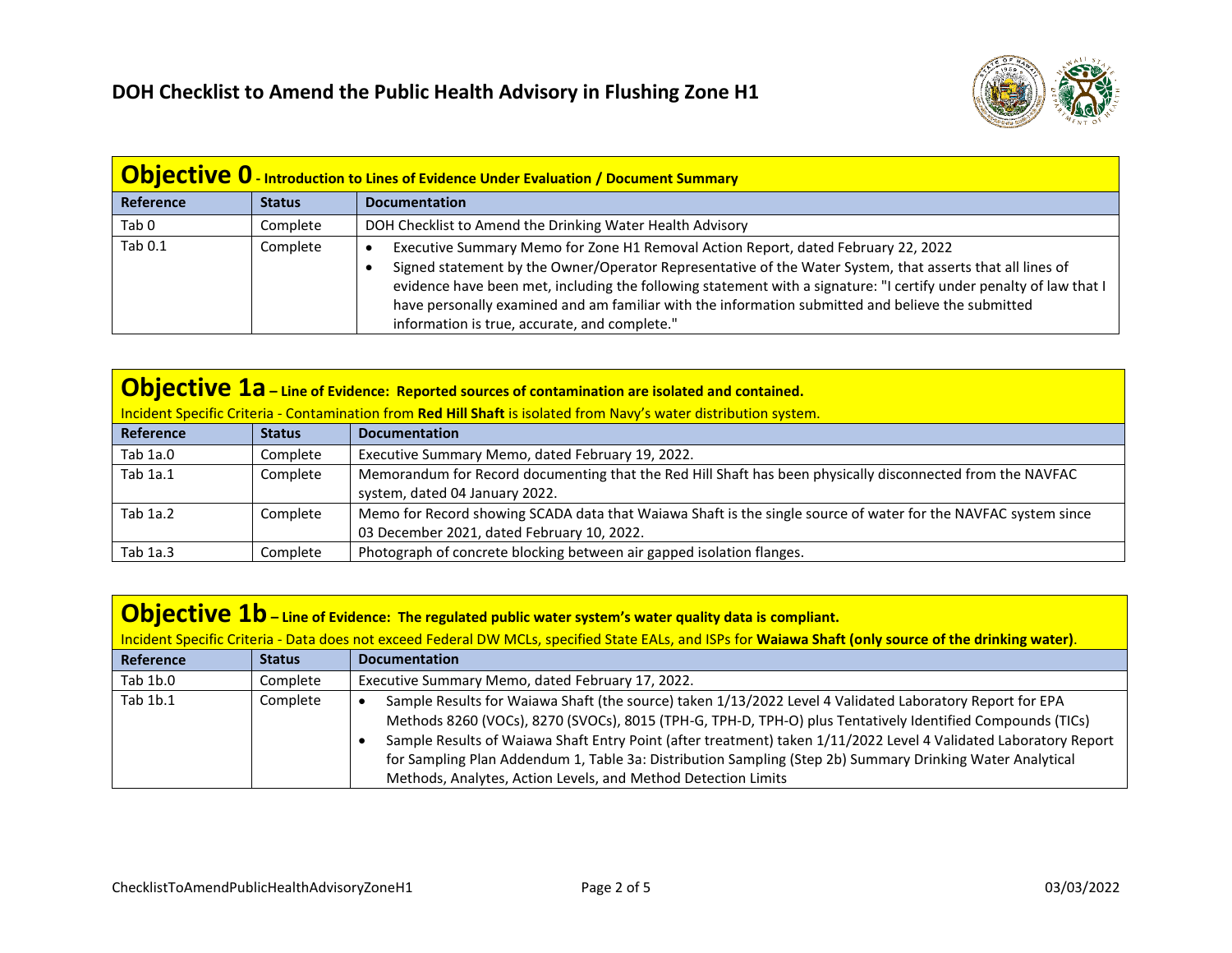

| <b>Objective <math>1c</math></b> – Line of Evidence: No additional contamination through the distribution system is occurring. |                                                                                                                                                                  |                                                                                                                                                                                                                                                                                                                                                                                                                                                                                                                                                                                                                                                                                                                                                                                                                                                                                                             |  |
|--------------------------------------------------------------------------------------------------------------------------------|------------------------------------------------------------------------------------------------------------------------------------------------------------------|-------------------------------------------------------------------------------------------------------------------------------------------------------------------------------------------------------------------------------------------------------------------------------------------------------------------------------------------------------------------------------------------------------------------------------------------------------------------------------------------------------------------------------------------------------------------------------------------------------------------------------------------------------------------------------------------------------------------------------------------------------------------------------------------------------------------------------------------------------------------------------------------------------------|--|
|                                                                                                                                | Incident Specific Criteria - Cross Connection Control investigation shows distribution system is protected, resulting in no additional sources of contamination. |                                                                                                                                                                                                                                                                                                                                                                                                                                                                                                                                                                                                                                                                                                                                                                                                                                                                                                             |  |
| Reference                                                                                                                      | <b>Status</b>                                                                                                                                                    | <b>Documentation</b>                                                                                                                                                                                                                                                                                                                                                                                                                                                                                                                                                                                                                                                                                                                                                                                                                                                                                        |  |
| Tab 1c.0                                                                                                                       | Complete                                                                                                                                                         | Executive Summary Memo, dated February 26, 2022.                                                                                                                                                                                                                                                                                                                                                                                                                                                                                                                                                                                                                                                                                                                                                                                                                                                            |  |
| Tab 1c.1                                                                                                                       | Complete                                                                                                                                                         | Certificate Regarding Cross-Connection Control Review and Confirmation - Zone H1, dated February 18, 2022, verifying<br>that building and service connections with petroleum activities are protected from backflow risks with the following<br>documentation:<br>A "gap analysis" of the petroleum related activities versus appropriate device inventory (i.e., inappropriate device,<br>missing Cross-Connection Control protection, untested device, etc.).<br>A map that includes: All facilities with petroleum activities; locations of existing backflow prevention devices; and<br>Water system infrastructure.<br>An inventory database: A list of petroleum-related activities and identified appropriate cross connection control<br>(CCC) devices at these activities, as required, i.e., if there was human consumptive use and where cross connection<br>potential or hazard was identified. |  |
| Tab 1c.2                                                                                                                       | Complete                                                                                                                                                         | Army Regulation 200-1, dated 13 December 2007                                                                                                                                                                                                                                                                                                                                                                                                                                                                                                                                                                                                                                                                                                                                                                                                                                                               |  |

## **Objective 2a – Line of Evidence: Water within the distribution system does not exceed State and Federal DW MCLs, specified State EALs, and ISPs.**

Incident Specific Criteria –

- Zone flushing plan demonstrates entire distribution system is flushed.
- Sample results show the water in distribution system does not exceed State and Federal DW MCLs, specified State EALs, and ISPs. (Guidance Table 2 and Table 3)
- Drinking water does not show sheen, olfactory evidence, or other qualitative methods of petroleum.

| Reference  | <b>Status</b> | <b>Documentation</b>                                                                                                                                                                                                                                                                                                                                                                                                                                                     |
|------------|---------------|--------------------------------------------------------------------------------------------------------------------------------------------------------------------------------------------------------------------------------------------------------------------------------------------------------------------------------------------------------------------------------------------------------------------------------------------------------------------------|
| Tab $2a.0$ | Complete      | Executive Summary Memo, dated February 26, 2022.                                                                                                                                                                                                                                                                                                                                                                                                                         |
| Tab $2a.1$ | Complete      | Memorandum for the Record of the Distribution System Recovery Plan Addendum - Zone H1 Analysis, dated 22 February<br>2022, which included review of:<br>Hydraulic model, flushing line map(s) and plan to show that the flushing approach will achieve directional flushing.<br>A one-page high resolution zonal flushing map was provided.<br>Narrative of assumptions in the development of the Army flushing model inclusive of any simulations that the Army<br>ran. |
| Tab $2a.2$ | Complete      | Summary with documentation from Dr. Whelton discussing flushing goals providing validity of volumetric exchange<br>model, dated February 15, 2022.                                                                                                                                                                                                                                                                                                                       |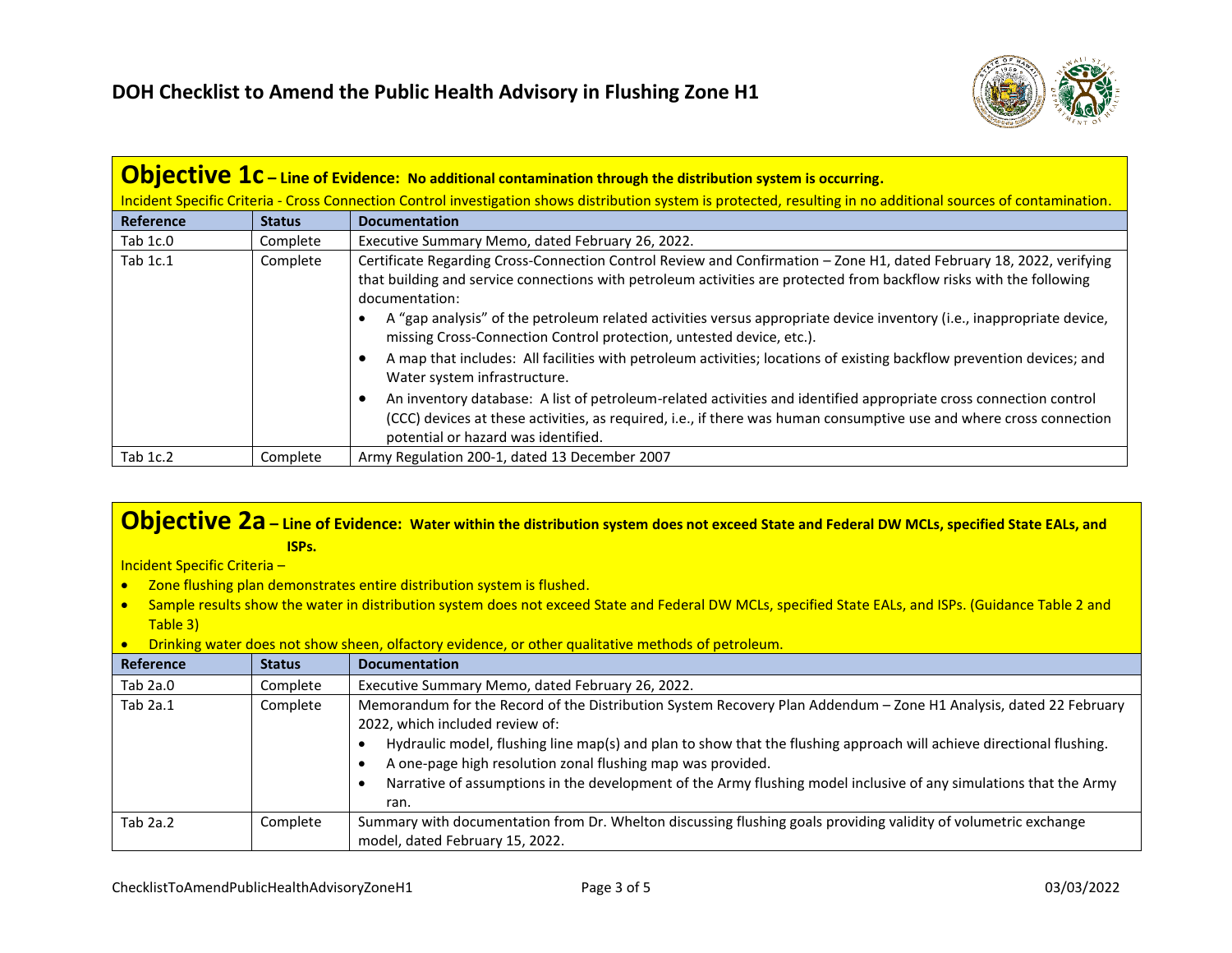

| <b>Objective 2a</b> – Line of Evidence: Water within the distribution system does not exceed State and Federal DW MCLs, specified State EALs, and                 |               |                                                                                                                                                                                                                                                                                                                                                                                                                                                                                                                                                                                                                                                                                                                                                                                                                                                                                          |
|-------------------------------------------------------------------------------------------------------------------------------------------------------------------|---------------|------------------------------------------------------------------------------------------------------------------------------------------------------------------------------------------------------------------------------------------------------------------------------------------------------------------------------------------------------------------------------------------------------------------------------------------------------------------------------------------------------------------------------------------------------------------------------------------------------------------------------------------------------------------------------------------------------------------------------------------------------------------------------------------------------------------------------------------------------------------------------------------|
| ISPs.                                                                                                                                                             |               |                                                                                                                                                                                                                                                                                                                                                                                                                                                                                                                                                                                                                                                                                                                                                                                                                                                                                          |
| Incident Specific Criteria -                                                                                                                                      |               |                                                                                                                                                                                                                                                                                                                                                                                                                                                                                                                                                                                                                                                                                                                                                                                                                                                                                          |
| $\bullet$                                                                                                                                                         |               | Zone flushing plan demonstrates entire distribution system is flushed.                                                                                                                                                                                                                                                                                                                                                                                                                                                                                                                                                                                                                                                                                                                                                                                                                   |
| Sample results show the water in distribution system does not exceed State and Federal DW MCLs, specified State EALs, and ISPs. (Guidance Table 2 and<br>Table 3) |               |                                                                                                                                                                                                                                                                                                                                                                                                                                                                                                                                                                                                                                                                                                                                                                                                                                                                                          |
|                                                                                                                                                                   |               | Drinking water does not show sheen, olfactory evidence, or other qualitative methods of petroleum.                                                                                                                                                                                                                                                                                                                                                                                                                                                                                                                                                                                                                                                                                                                                                                                       |
| <b>Reference</b>                                                                                                                                                  | <b>Status</b> | <b>Documentation</b>                                                                                                                                                                                                                                                                                                                                                                                                                                                                                                                                                                                                                                                                                                                                                                                                                                                                     |
| Tab $2a.3$                                                                                                                                                        | Complete      | Army Flushing Report for Aliamanu Military Reservation Housing Area Zone H1, dated February 2022 - Identification of<br>consecutive flushing zones and flushing phasing order. Time based contaminant slug model showing possible migration of<br>contaminant from Red Hill Shaft used to identify zones requiring additional volumetric flushing (Hydraulic Model)                                                                                                                                                                                                                                                                                                                                                                                                                                                                                                                      |
| Tab 2a.4                                                                                                                                                          | Complete      | Table showing volumetric goals and recorded flushing volumes that occurred in the field for the distribution system.                                                                                                                                                                                                                                                                                                                                                                                                                                                                                                                                                                                                                                                                                                                                                                     |
| Tab 2a.5                                                                                                                                                          | Complete      | Certification of Water Storage Facilities and Water Source for Zones A1, A2, A3, B1, C1, C2, C3, D1, D2, D3, D4, G1, E1, F1,<br>F2, H1, H2, H3, and I1, dated February 26, 2022, with:<br>Joint Base Pearl Harbor Hickam Potable Water System Description, dated February 26, 2022<br>S1 and S2 Water Storage Tank Flushing Report Memo, dated February 11, 2022<br>Inspection, Maintenance, and Cleaning of Potable Water Tanks Memorandum for Record, dated 25 February 2022<br>Ford Island/Shipyard Water Transmission Line Status Memorandum for Record, dated 22 February 2022<br>JBPHH/Iroquois Point Water Transmission Line Status Memorandum for Record, dated 25 February 2022<br>Board of Water Supply Interconnection Status Memorandum for Record, dated 22 February 2022<br>Inspection of Potable Water Storage Tanks within Zones H1, H2, H3, dated 27 February 2022<br>٠ |
| Tab 2a.6                                                                                                                                                          | Complete      | Distribution System Exceedance Investigation Summary and Results, dated February 25, 2022.<br>$\bullet$<br>Drinking Water Distribution System Recovery Plan: Stage 2 Sampling Results for Zone H1, JBPHH, dated 3 February<br>$\bullet$<br>2022.                                                                                                                                                                                                                                                                                                                                                                                                                                                                                                                                                                                                                                         |

## **Objective 2b** – Line of Evidence: Water in premise plumbing of homes/buildings does not exceed State and Federal DW MCLs, specified State **EALs, and ISPs.**

Incident Specific Criteria –

- Flushing Plan includes procedures to ensure no service connections will re-contaminate the distribution system.
- Sample Plan includes 72-hour stagnation to account for leaching of contaminants from premise plumbing.

| Reference | <b>Status</b> | <b>Documentation</b>                                                     |
|-----------|---------------|--------------------------------------------------------------------------|
| Tab 2b.0  | Complete      | . 2022.<br>$\sim$<br>. Februarv<br>dated<br>' Memo.<br>Executive Summary |
|           |               |                                                                          |